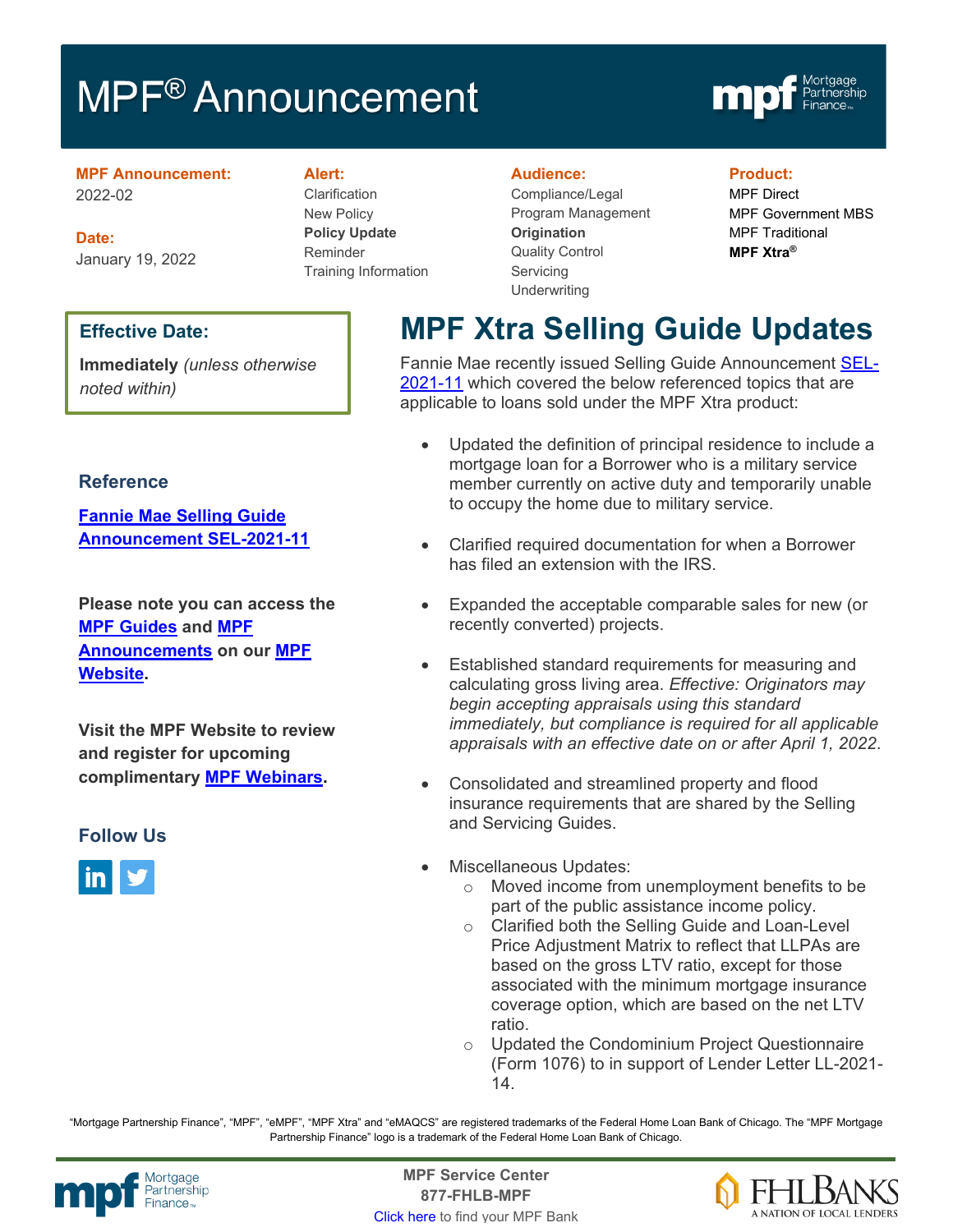- o Originators are advised Genworth Mortgage Insurance Corporation is formally changing its name to Enact Mortgage Insurance Corporation effective February 7, 2022. The MPF Exhibit V: Approved Mortgage Insurers has been updated accordingly.
- Fannie Mae updated project standards **FAQs** with a new section to address questions regarding Lender Letter LL-2021-14 requirements, deferred maintenance, and special assessments.

To gain a full understanding of these topics, PFIs should review the entire Fannie Mae Announcement and any applicable Fannie Mae Selling Guide chapters, forms, or exhibits noted in the announcements.



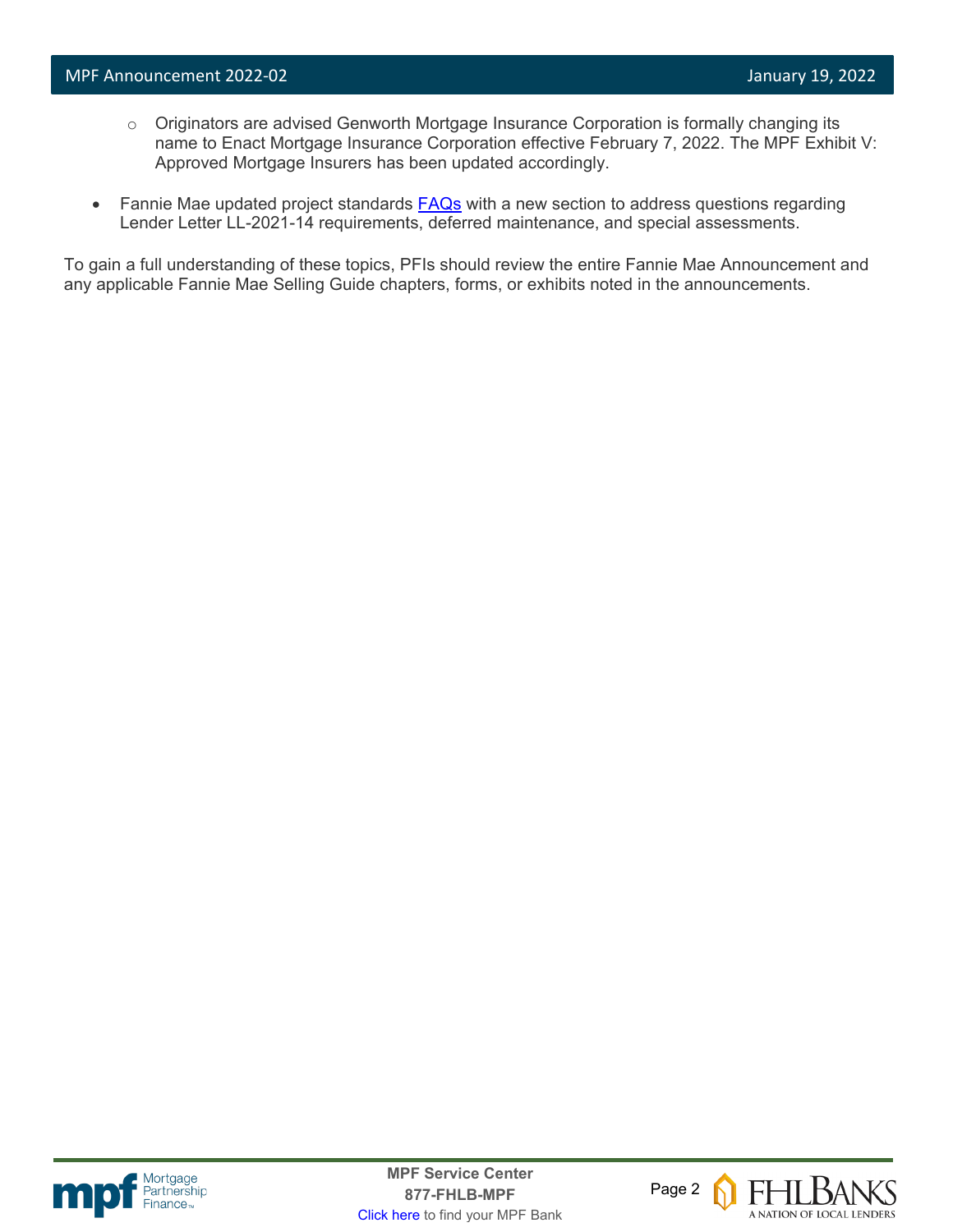

# **Selling Guide Announcement (SEL-2021-11)**

The Selling Guide has been updated to include changes to the following:

- Military owner occupancy: updating the definition of principal residence to include military service members on active duty
- Tax return extensions: clarifying required documentation when a borrower has filed an extension with the IRS
- Comparable sales for new (or recently converted) projects: expanding allowable comparable sales
- Measuring gross living area: establishing standard requirements for measuring and calculating gross living area
- Property and flood insurance: consolidating property insurance requirements for lenders and servicers
- Miscellaneous updates:
	- Income from unemployment benefits  $\bullet$
	- Servicing Marketplace Purchase and Sale Agreement
	- Calculation of loan-level price adjustments related to financed borrower-purchased mortgage insurance
	- Condominium Project Questionnaire (Form 1076)

In addition, updates to the following are described in this Announcement:

Mortgage insurer name change

View the list of impacted topics.

#### **Military owner occupancy**

Military service may require a service member to be absent from their home for an extended period due to a deployment.

We updated the definition of principal residence to include a loan for a borrower who is a military service member currently on active duty and temporarily unable to occupy the home due to military service. Lenders must verify the temporary absence from the subject property by obtaining a copy of the borrower's military orders. The orders must evidence the borrower will be absent from the subject property as of the date the owner occupancy must be established as required by the security instrument. Loans must be delivered with Special Feature Code 754.

**Effective:** Lenders may take advantage of this policy change immediately.

#### **Tax return extensions**

We require lenders to obtain copies of federal income tax returns when using certain sources of income for qualification purposes. The "most recent year's" tax return is defined as the last return scheduled to have been filed with the IRS. With this update, we clarify the requirements for documenting the most recent year's tax returns based on the application date and disbursement date of the mortgage loan. The loan file must always include the last tax return filed by the borrower and the minimum number of years of tax returns required based on the underwriting method (Desktop Underwriter® (DU®) or manual).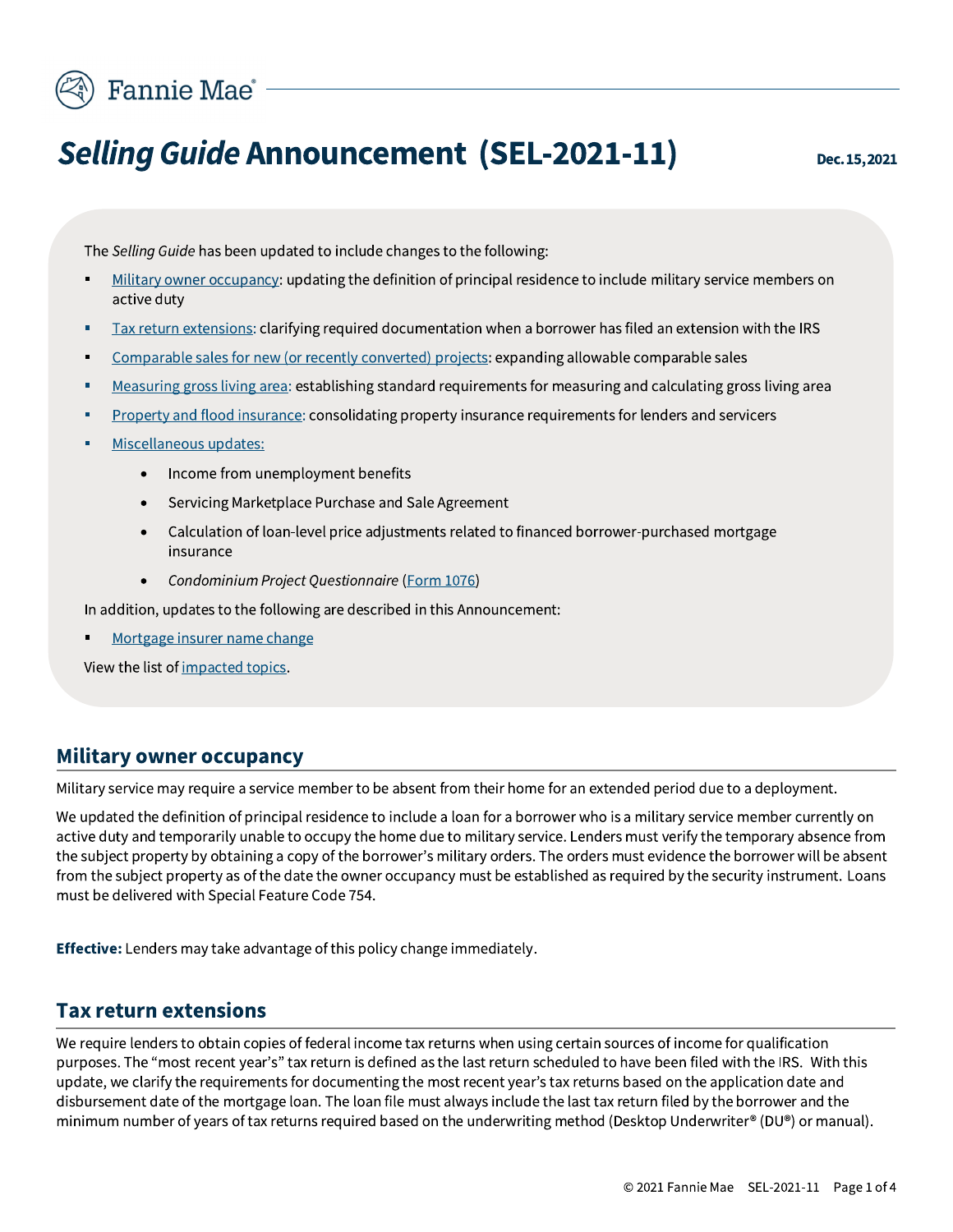#### Comparable sales for new (or recently converted) projects

We revised our requirements for comparable sales when the subject property is one of the first sales in a new or recently converted condo project, subdivision, or PUD containing 2 to 20 properties. We will now allow the appraiser to use comparable sales from outside the project that meet the following:

- the comparable sales must be from a similar type of project, subdivision, or PUD; and
- the comparable project, subdivision, or PUD must be another development that has similar units, amenities, and is a similar size to the subject.

If the subject is not the first unit under contract in the project, the appraiser must also include one "under contract" sale from the subject's project for comparison.

This change will provide additional flexibility to lenders and appraisers in demonstrating market value and enable more appraisals to be eligible.

**Effective:** Appraisers and lenders may take advantage of this policy change immediately.

#### **Guidelines for measuring gross living area**

We revised our policy for measuring, calculating, and reporting gross living area and non-gross living areas (basement, additional structures, etc.) by adopting a standard established by the American National Standards Institute® (ANSI® Z765-2021). This change will drive adoption of the standard across the valuation industry and establish a consistent, repeatable process. Appraisals requiring interior and exterior inspections must follow this standard; appraisals of this type performed without using this standard will not be acceptable.

**Effective:** Lenders may begin accepting appraisals using this standard immediately, but compliance is required for all applicable appraisals with an effective date on or after Apr. 1, 2022.

#### **Property and flood insurance**

In line with our continued efforts to simplify and consolidate policies shared by the Selling and Servicing Guides, we consolidated property insurance requirements applicable to both lenders and servicers into the Selling Guide. In addition, we made updates to align unintended discrepancies existing in both Guides as follows:

- To mitigate potential confusion, we updated references to "lender" or "seller/servicer" and replaced them with "lender or servicer", where applicable.
- Since we no longer purchase second-lien mortgages, we removed the property insurance requirements for these loans from the Selling Guide and added them to the Servicing Guide.
- We corrected rating agency names and removed references to obsolete rating agency products.

**Effective:** The related Servicing Guide changes were published Dec. 8, 2021. All clarifications and consolidation of shared policies are effective immediately.

#### **Miscellaneous updates**

Income from unemployment benefits: With this update, we moved income from unemployment benefits to be part of the public assistance income policy and clarified additional ways to consider unemployment income. Note that the unemployment benefits messages in DU will be updated in a future release.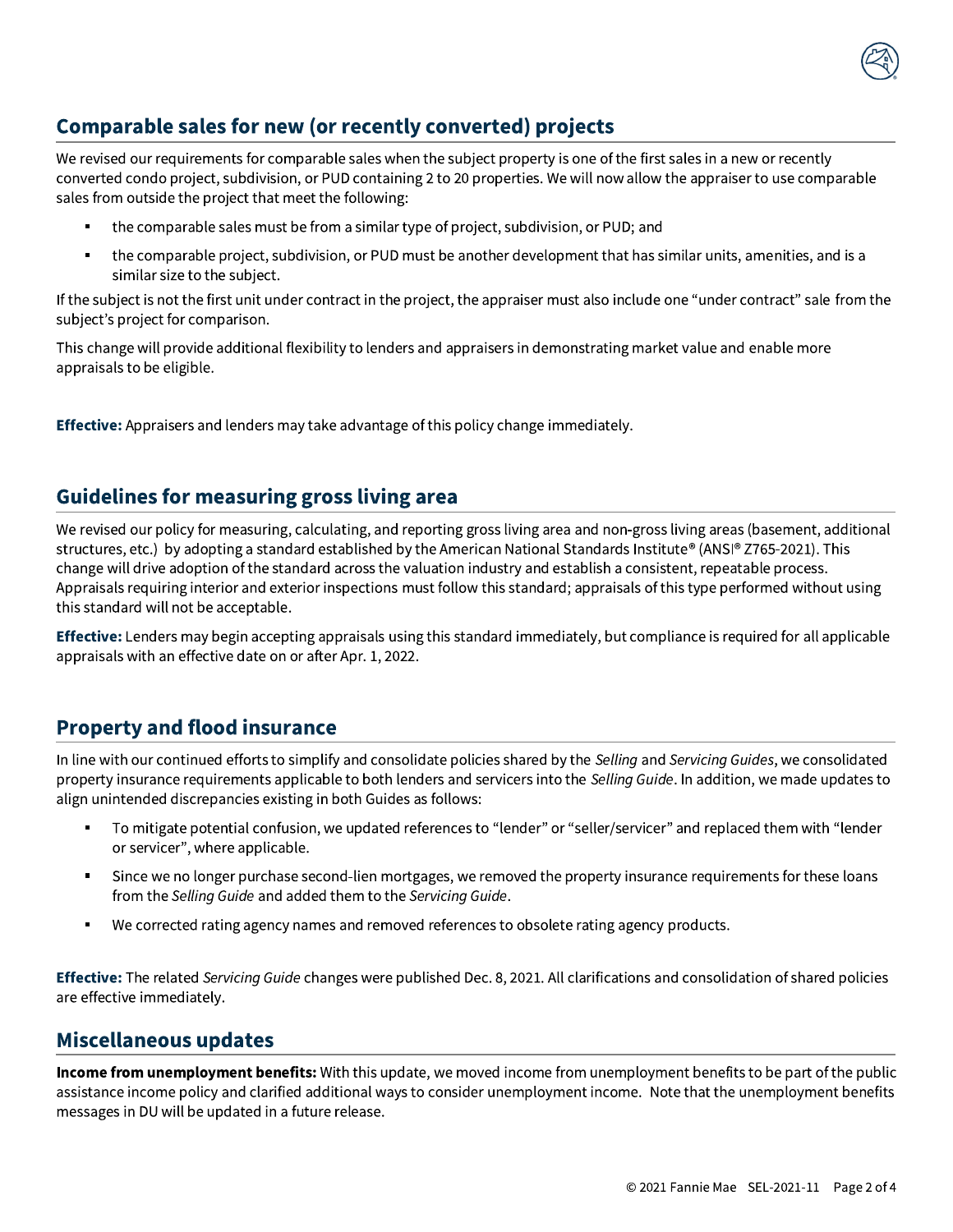

E-2-05, Servicing Marketplace - Mortgage Loan Servicing Purchase and Sale Agreement: We removed a separate definition for funding date and aligned the definition for purchase date with terminology used elsewhere in the Selling Guide.

B7-1-04, Financed Borrower-Purchased Mortgage Insurance: We clarified both the Selling Guide and Loan-Level Price Adjustment Matrix to reflect that LLPAs are based on the gross LTV ratio, except for those associated with the minimum mortgage insurance coverage option, which are based on the net LTV ratio.

Condominium Project Questionnaire: We updated the Condominium Project Questionnaire (Form 1076) to add an addendum to facilitate collection of information regarding deferred maintenance in support of Lender Letter LL-2021-14, Temporary Requirements for Condo and Co-op Projects. We are also retiring Condominium Project Questionnaire - Short Form (Form 1077) as this form is not sufficient for lenders to determine eligibility under our new requirements.

#### Mortgage insurer name change

Lenders are advised that Genworth Mortgage Insurance Corporation is formally changing its name to Enact Mortgage Insurance Corporation effective Feb. 7, 2022. Enact is an approved mortgage insurer under Fannie Mae's Private Mortgage Insurer Eligibility Requirements dated Sep. 27, 2018, as amended.

Enact is endorsing Genworth's master policies effective Feb. 7, 2022 to change the insurer's name from Genworth to Enact. We updated our published list of Approved Mortgage Insurance Forms to reflect this change and to add the following new endorsements:

- Enact Mortgage Insurance Corporation
- Name Change Endorsement, ACT-1 02/22
- National Mortgage Insurance Corporation
	- South Dakota Variation Endorsement, AS08.12.01(SD) 03 20  $\bullet$
- Radian Guaranty Inc.
	- Commitment & Certificate of Insurance, RAF701 Ed. 9/21  $\bullet$
	- Address Change Endorsement, RAF720 (9/21)
	- Address Change Endorsement, RAF721 (9/21)
	- Address Change Endorsement, RAF722 (9/21)  $\bullet$

To support deliveries of Enact-insured loans, a new ULDD enumerated value, "Enact," is being implemented. Beginning Feb. 7, 2022, lenders must use this new value in Loan Delivery when delivering Enact-insured loans. We updated our published list of Approved Mortgage Insurers and Related Identifiers to reflect the name change and the new ULDD enumerated value.

> Lenders may contact their Fannie Mae Account Team if they have questions about this Announcement. Have guide questions? Get answers to all your policy questions, straight from the source. Ask Poli.

Let your voice be heard! We want your feedback on our policy communications to help us improve the clarity of new and updated policy and understand any implications to borrowers. Click below to take a short survey regarding this Announcement.